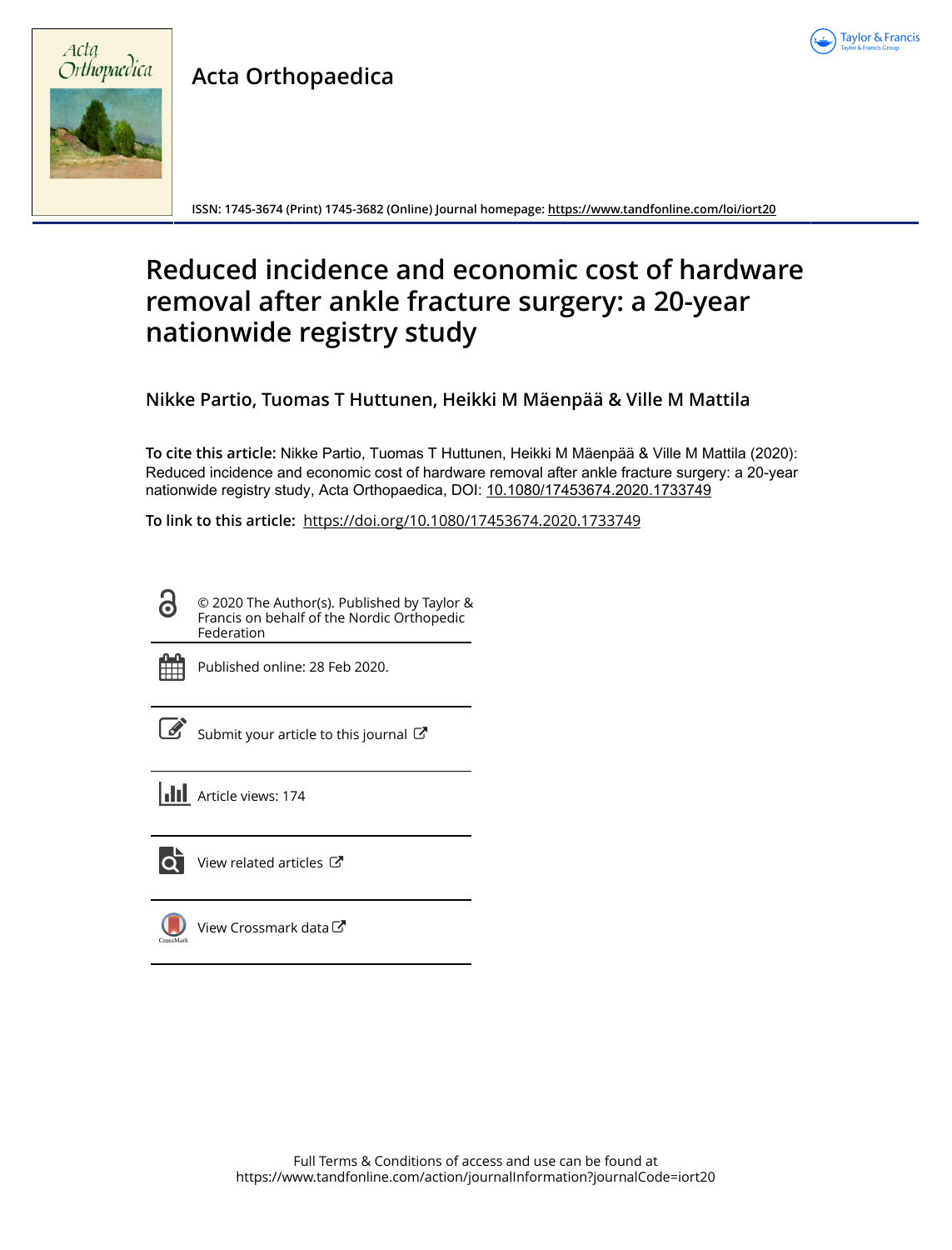# Reduced incidence and economic cost of hardware removal after ankle fracture surgery: a 20-year nationwide registry study

Nikke PARTIO <sup>1</sup>, Tuomas T HUTTUNEN <sup>2,3</sup>, Heikki M MÄENPÄÄ <sup>1</sup>, and Ville M MATTILA <sup>1,3</sup>

<sup>1</sup> Department of Orthopaedics and Traumatology, Tampere University Hospital, Tampere; <sup>2</sup> Department of Emergency, Anesthesia and Pain Medicine, Tampere University Hospital; 3 Faculty of Medicine and Health Technology, Tampere University, Finland Correspondence: Nikke.partio@tuni.fi

Submitted 2019-10-13. Accepted 2020-02-04.

Background and purpose — Open reduction and internal fixation (ORIF) is a treatment method for unstable ankle fractures. During recent years, scientific evidence has shed light on surgical indications as well as on hardware removal. We assessed the incidence and trends of hardware removal procedures following ORIF of ankle fractures.

Patients and methods — The study covered all patients 18 years of age and older who had an ankle fracture treated with ORIF in Finland between the years 1997 and 2016. Patient data were obtained from the Finnish National Hospital Discharge Register.

Results — 68,865 patients had an ankle fracture treated with ORIF in Finland during the 20-year study period between 1997 and 2016. A hardware removal procedure was performed on 27% of patients ( $n = 18,648$ ). The incidence of hardware removal procedures after ankle fracture decreased from 31 (95% CI 29–32) per 100,000 person-years in the highest year 2001 (n = 1,247) to 13 (CI 12–14) per 100,000 person-years in 2016 ( $n = 593$ ). Moreover, the proportion and number of removal operations performed within the first 3 months also decreased. The costs of removal procedures decreased from approximately €994,000 in 2001 to €472,600 in 2016.

Interpretation — Removal of hardware after ankle surgery (ORIF) is a common operation with substantial costs. However, the incidence and cost of removals decreased during the study period, with a particular decrease in hardware removal operations within 3 months.

It is estimated that approximately 40% of all ankle fractures require surgical management, most commonly open reduction and internal fixation (ORIF) (Jensen et al. 1998). According to Kannus et al. (2016), an earlier increasing trend in the incidence of ankle fractures in Finland has steadied.

Ankle fractures are associated with high costs related not only to the operation and subsequent hospitalization, but also to the duration of occupational disability (Stull et al. 2017). To reduce the costs of occupational disability, an early return to previous activities and the avoidance of secondary operations is crucial. In a recent study, Fenelon et al. (2019) found that 13% of patients who had had ankle fracture surgery in Ireland underwent hardware removal. The most common reason was planned removal (6%) followed by symptomatic hardware (6%), and infection (0.5%). The reasons for hardware removal include pain and soft tissue irritation, deep late infection, metal allergy or toxicity, hardware migration, metal failure, and secondary fracture (Bostman and Pihlajamaki 1996). The hardware removal rates reported by previous studies have varied between 12% and 80% (Richards et al. 1992, Sanderson et al. 1992, Bostman and Pihlajamaki 1996).

While the removal of hardware after ankle fracture surgery is often a straightforward procedure, complication rates are still as high as 10–20% (Sanderson et al. 1992, Kasai et al. 2019). Patient satisfaction and symptomatic relief following ankle fracture surgery is also controversial (Jamil et al. 2008, Williams et al. 2012). Postoperative complications include infections, impaired wound healing, refractures, tissue and nerve damage, postoperative bleeding, and incomplete removal (Sanderson et al. 1992).

We determined the incidence and trends in Finland of ankle fracture surgery and hardware removal after ORIF of ankle fractures on a national level. Additionally, we estimated the costs and economic burden of the removal and surgery itself.

*© 2020 The Author(s). Published by Informa UK Limited, trading as Taylor & Francis Group, on behalf of the Nordic Orthopedic Federation. This is an Open Access article distributed under the terms of the Creative Commons Attribution License (http://creativecommons.org/licenses/by/4.0/), which permits unrestricted use, distribution, and reproduction in any medium, provided the original work is properly cited.*

*DOI 10.1080/17453674.2020.1733749*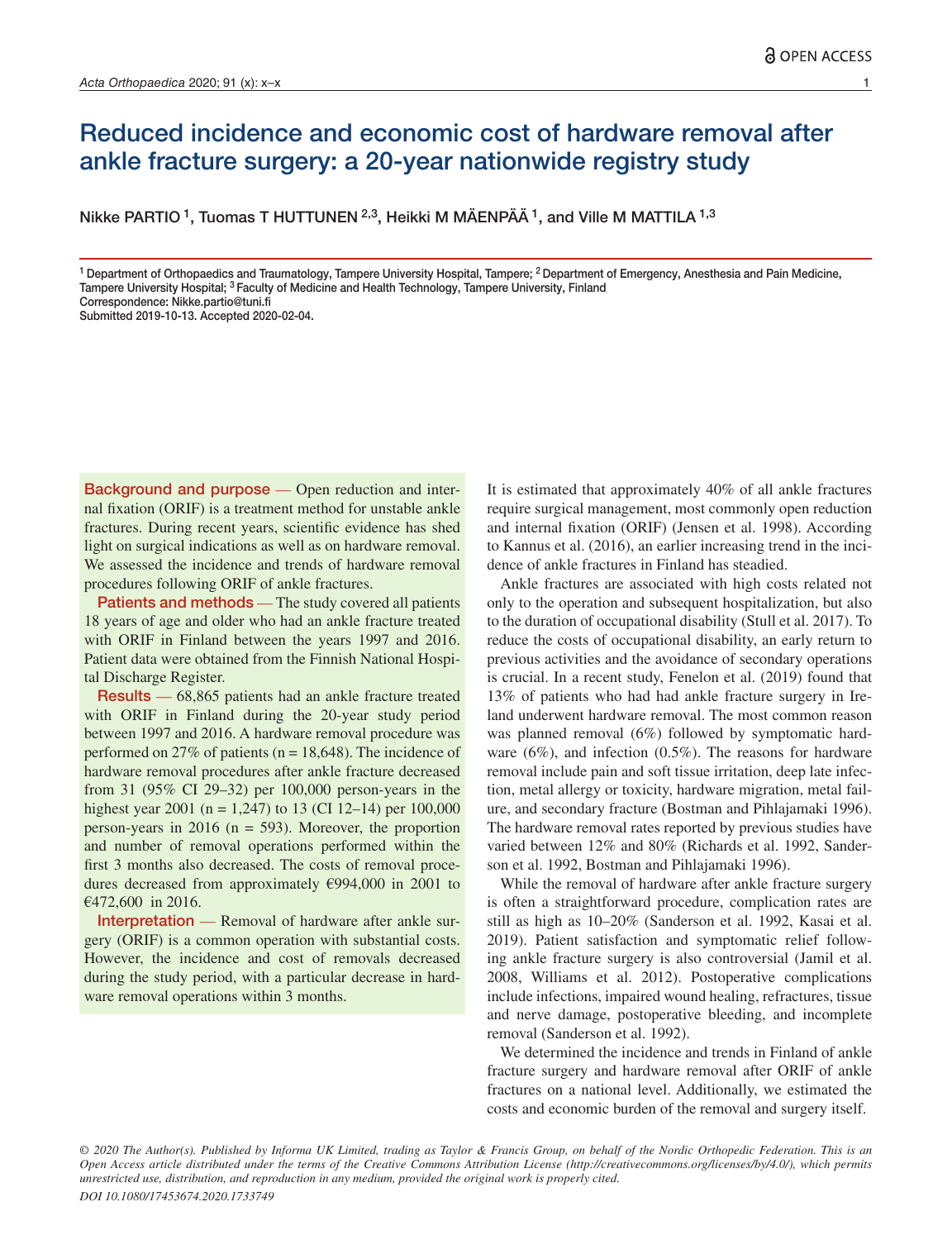# Patients and methods

### *Study design and data sources*

The Finnish National Hospital Discharge Register (FNHDR) was founded in 1967. It provides data on age, sex, domicile of the subject, duration of hospital stays, primary and secondary diagnosis, and surgical procedures performed during the hospital stay. The data collected by the FNHDR are mandatory for all hospitals, including private, public, and other institutions. The validity of the FNHDR has been proven to be excellent regarding both the coverage and accuracy of the database.

In 1996, the Nordic Medico-Statistical Committee (NOMESCO) published the first printed edition of the NOMESCO Classification of Surgical Procedures (NCSP) followed by the Finnish translation (NCSP-F) in 1997.

#### *Study population*

We included all adult patients ( $\geq$  18 years) with a diagnosis of ankle fracture (ICD-10 code) and who underwent ankle fracture surgery (ORIF) between January 1, 1997 and December 31, 2016.

The procedural codes (according to the Finnish version of the NOMESCO classification) for the ankle fracture included NHJ10 (internal fixation of fracture of ankle using plate, wire, rod, cerclage, or pin) and NHU20 (hardware removal). The primary outcome was the incidence of operative treatment of ankle fractures and hardware removal. Since the FNHDR does not include laterality of the operation, only the patient's 1st ankle fracture ORIF operation performed during the study period was included in the analysis.

A secondary outcome was the cost of hardware removal as determined by diagnosis-related group-based (DRG-based) hospital payment system pricing. In Finland as well as in most Organization for Economic Co-operation and Development (OECD) countries, DRG-based hospital payment systems are being used. The basic idea of DRG-based hospital payment systems is that all patients treated by a hospital are classified into a limited number of DRGs that are supposed to be clinically meaningful and relatively homogeneous in their patterns of resource consumption.

# *Statistics*

The trends for operatively treated ankle fracture and hardware removal (per 100,000 person-years) were based on the entire adult population of Finland rather than cohort or sample-based estimates. Mid-year population size was estimated by taking the geometric mean of year-end population sizes of consecutive years. Incidence density rate and operations total rate are presented with the 95% confidence interval (CI). Data were analyzed with R 3.5.3 (R Foundation for Statistical Computing, Vienna, Austria).

# *Ethics, registration, funding, and potential conflicts of interest*

The study was approved by Finland: National Institute of Health and Welfare (THL): THL/89/5.05.00/2012. The study was funded by Finland's government research and development foundation. Funding sources were not involved in study design, collection, analysis, interpretation, or completion. The authors declare no conflicts of interest regarding this study.

## **Results**

68,865 adult patients (51% women) had an ankle fracture surgically treated with ORIF in Finland during the 20-year study period between 1997 and 2016. The mean age at the time of the 1st surgery in 1997 was 52 years in women and 44 years in men. In 2016, the corresponding ages were 57 years in women and 47 years in men. The total incidence of ankle fracture surgery was 81 (CI 78–83) per 100,000 person-years in 1997 (3,218 operations) and 74 (CI 71–76) per 100,000 person-years in 2016 (3,276 operations) (Figure 1). In men, the incidence was 87 (CI 83–91) per 100,000 person-years in 1997 and 72 (CI 68–75) per 100,000 person-years in 2016. In women, the corresponding figures were 80 (CI 76–84) per 100,000 person-years in 1997 and 82 (CI 79–86) per 100,000 person-years in 2016.

During the 20-year study period, a total of 18,648 (27%) hardware removal procedures (52% women) were performed after primary ankle fracture surgery. The mean age at the time of the first hardware removal in 1997 was 53 years in women and 45 years in men. In 2016, the corresponding ages were 56 years in women and 57 years in men. The incidence of hardware removal procedures after ankle fracture surgery decreased from 31 (CI 29–32) per 100,000 person-years in the highest year, 2001 (n = 1,247), to 13 (CI 12–14) per 100,000 person-years in 2016 ( $n = 593$ ) (Figure). In men, the incidence was 32 (CI 29–34) per 100,000 person-years in 2001 and 12 (CI 11–13) per 100,000 person-years in 2016. In women, the corresponding figures were 30 (CI 27–32) per 100,000 person-years in 2001 and 15 (CI 13–16) per 100,000 person-years in 2016.

The mean time between ankle fracture surgery and hardware removal procedure was 14 months. 43% of the hardware removals occurred during 0–3 months after surgery,  $8\%$ during 3–6 months, 15% during 7–12 months, 21% during 13–24 months, 5% during 25–36 months, and 8% at over 36 months (Table). Hardware removals were conducted within 3 months for 538 (52%) of the 1,029 patients who underwent hardware removal in the highest year, 2007 (Table). Thereafter, the removal rate remained steady until 2012 when the removal rate decreased markedly from 49% to 26% in 2016.

According to Finnish DRG-based hospital payment pricing, the direct costs for one ankle fracture surgery were  $\epsilon$ 2,881 per patient in 2016. This amounted to an annual direct cost of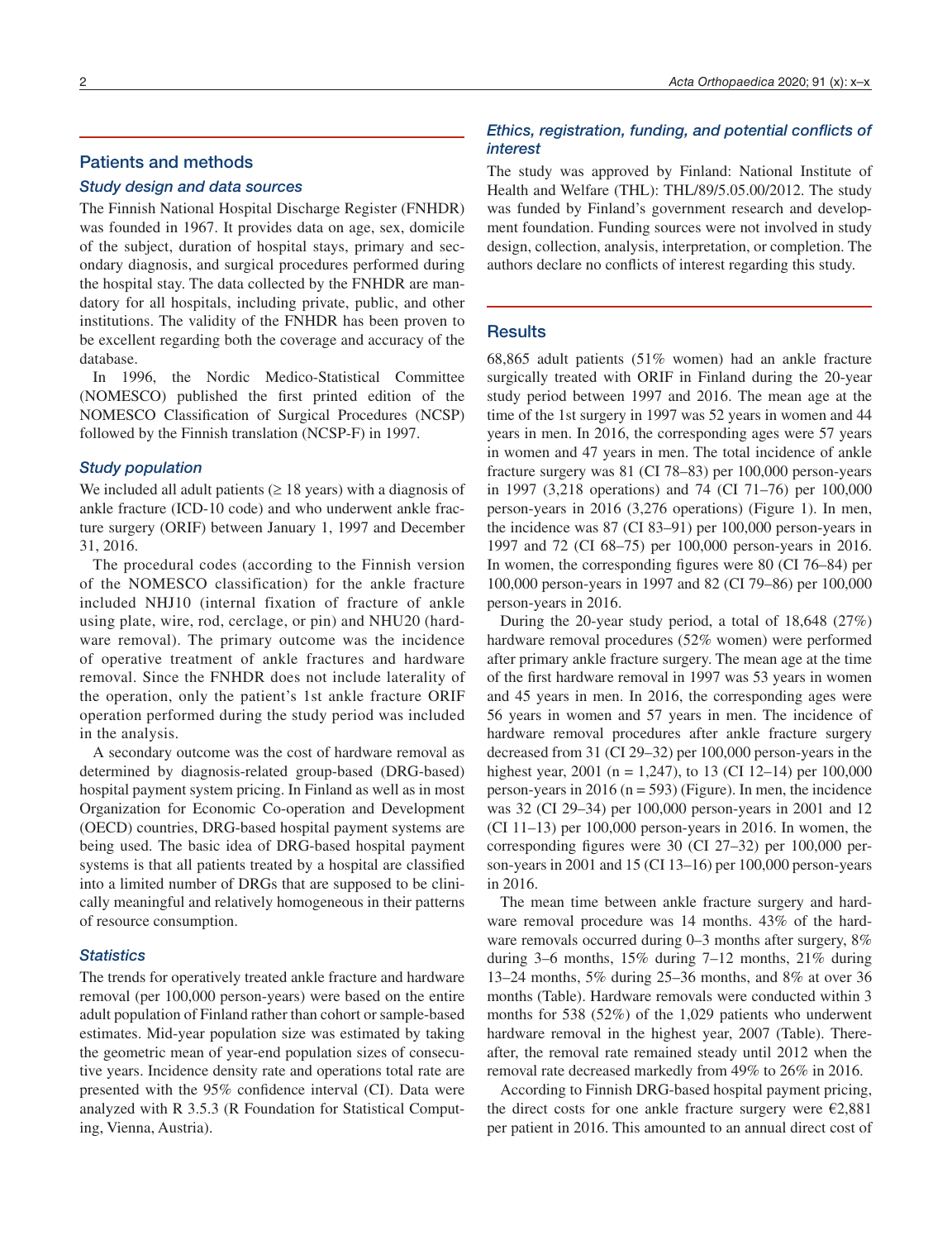Incidence/100,000



Incidence of ORIF, total hardware removals and hardware removals under 3 months in Finland between 1997 and 2016.

ankle fracture surgery of approximately €9,500,000 in 2016. The DRG-based costs for one hardware removal are €797. Thus, the costs of removal procedures in 2016 were approximately  $\epsilon$ 472,600, whereas the corresponding removal costs in 2001 were almost €994,000.

# **Discussion**

This study is the 1st nationwide study that shows a large number of ankle fracture surgeries ( $n = 68,865$ ) as well as hardware removal procedures  $(27\%; n = 18,648)$  during a 20-year study period. This study confirms the previous findings that the incidence of ankle fracture surgery is higher in young men and in older women (Kannus et al. 2016, Juto et al. 2018). The decreasing incidence of ankle fracture surgery might have been caused by the increasing knowledge of nonoperatively treated Weber-B type fractures, which can be either stable or unstable (Kortekangas et al. 2019). Stable ankle fractures can be treated non-surgically and account for about one half of all ankle fractures (Pakarinen et al. 2011, Van Schie-Van der Weert et al. 2012).

Previous studies have reported 12–18% of hardware removal (Richards et al. 1992; Sanderson et al. 1992, Bostman and Pihlajamaki 1996). This variation might be due to cultural and treatment policy differences and may also be attributed to the different lengths of observation periods or analytic methods between studies. The recent lowest hardware removal rates (13%) were reported by Fenelon et al. (2019). However, the authors suggest that their results were an underestimation because of the retrospective nature of their study that could have led to a larger loss to follow-up. Additionally, they showed that the majority of removals were due to symptomatic hardware. In Another retrospective study reported that

Table 1. Frequencies and ratios of under 3 months hardware removals by year

| Year | Hardware removals<br>0–3 months | Total | Ratio (%) |
|------|---------------------------------|-------|-----------|
| 1997 | 239                             | 350   | 68        |
| 1998 | 343                             | 941   | 37        |
| 1999 | 372                             | 1,032 | 36        |
| 2000 | 269                             | 971   | 28        |
| 2001 | 528                             | 1.247 | 42        |
| 2002 | 511                             | 1,195 | 43        |
| 2003 | 403                             | 1,019 | 40        |
| 2004 | 364                             | 820   | 44        |
| 2005 | 550                             | 1,151 | 48        |
| 2006 | 475                             | 1,028 | 46        |
| 2007 | 538                             | 1,029 | 52        |
| 2008 | 512                             | 1,034 | 50        |
| 2009 | 534                             | 1,005 | 53        |
| 2010 | 446                             | 924   | 48        |
| 2011 | 472                             | 954   | 50        |
| 2012 | 456                             | 941   | 49        |
| 2013 | 378                             | 945   | 40        |
| 2014 | 267                             | 807   | 33        |
| 2015 | 195                             | 661   | 30        |
| 2016 | 152                             | 593   | 26        |
|      |                                 |       |           |

about 17% of patients underwent hardware removal over a 3-year period (Naumann et al. 2016).

Our study showed that 27% of patients underwent hardware removal. A notable number,  $8\%$  (n = 1,516), of hardware removal procedures were performed after 3 years. Therefore, we believe that previous studies have underestimated the hardware removal rate due to shorter follow-up. Moreover, we assume that most of the removals performed after more than 3 years were due to symptomatic hardware. Williams et al. (2018) reported improvement in function following ankle implant removal, but their sample size was small (43 patients) and there was no control group. Patient symptomatic relief after hardware removal is still controversial.

Approximately 10% of all ankle fractures have concomitant syndesmotic injury. In 15–23% of operatively treated ankle fractures, a syndesmotic disruption necessitates surgical repair with a syndesmotic screw (Jensen et al. 1998, Egol et al. 2010). However, the need to remove this screw remains controversial. In his literature review in 2011 (including 7 studies between 2000 and 2010), Schepers (2011) reported that there is no need to routinely remove the syndesmotic screws. In a recent systematic review, Dingemans et al. (2016) also suggest that the current literature does not support the routine removal of syndesmotic screws. Furthermore, the complication rate for routine syndesmotic screw removal is about 20% (Schepers et al. 2011). Fenelon et al. (2019) showed in their study that 6% of all patients underwent planned hardware removal and that the majority of procedures were for the removal of a syndesmosis screw after a median time of 3 months. Our register study could not separate all hardware removals from only syndesmotic screw removal, but we assume that most removals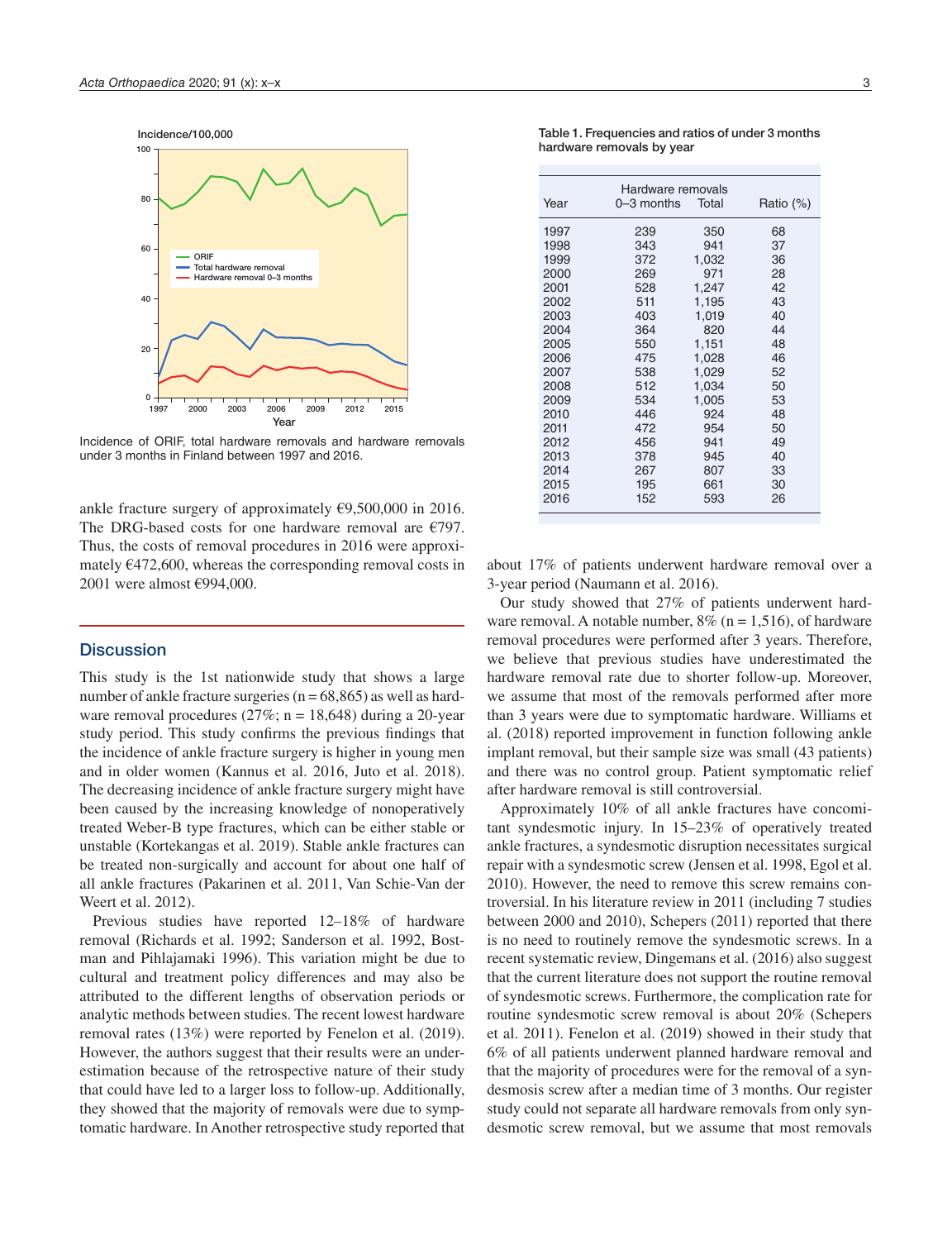within 3 months were of syndesmotic screws. This assumption is supported by the fact that these procedures decreased markedly between 2011 and 2016, most likely due to the changed evidence suggesting syndesmotic screws need not be removed (Figure) (Schepers 2011).

Hardware removal causes significant costs to patients, hospitals, and societies through the consumption of healthcare resources and absence from work. The total economic cost of removal is difficult to evaluate due to the multifactorial nature and financing of the Finnish healthcare system. However, Fenelon et al. (2019) reported the cost of hardware removal to be €1,113 per patient in Ireland. A study by Lalli et al. (2015) from the United States found the average cost of syndesmosis screw removal to be \$3,579 (\$287 to \$9,981). In this figure, they included anesthesia, operating room and recovery room fees, as well as pharmacy, laboratory, and supplies costs. In our study, the DRG-based hospital payment system was used to reflect the cost of hardware removal  $(\text{\textsterling}794)$ , but this sum does not include the costs of drug prescriptions, missed work, or loss of income.

According to our results, the annual cost of hardware removal decreased due to a decrease in removal rates (n = 1,247 in 2001 and n = 593 in 2016). In other words, in 2001 the cost of hardware removals was approximately €994,000 but in 2016 it was €472,600.

Bioabsorbable fixation materials have been suggested as a solution to the hardware removal problem. Good outcomes with bioabsorbable screws in ankle fractures without secondary surgery have been reported (Partio et al. 1992). In a metaanalysis including 4 studies comparing bioabsorbable and metallic screws, Wang et al. (2013) showed that all metallic screws were routinely removed 6–8 weeks after primary operation while only 2 symptomatic patients (3%) in the absorbable screw group needed re-surgery. In their meta-analysis, van der Eng et al. (2015) found no significant differences in the incidence of complications between patients treated with a polylactide acid (PLA)/polylevolactic acid (PLLA) screw and patients treated with a metallic syndesmotic screw. In the past, rapidly degrading polyglycolide acid (PGA) screws were associated with delayed inflammatory reactions, foreign body reaction, formation of a sinus, tract, or fistula, and osteolysis. However, there is no evidence that the PLA/PLLA combination has such problems (Bostman et al. 2005, Wang et al. 2013). The key advantage of using biomaterials is that hardware removal becomes unnecessary.

Our study has some limitations. Importantly, the study is register-based and bilateral operations on the same patient cannot be differentiated from the registry data. Additionally, the reason for removal remained unclear because the reason for removal is poorly recorded using ICD coding. Also, patientrelated risk factors, such as smoking or alcohol consumption, are not recorded in the NHDR. A strength of the study is the accuracy and coverage of the NHDR database, which is collected from all Finnish hospitals. Indeed, the national coverage of the NHDR provided a large population of surgically treated ankle fractures for a 20-year period.

In summary, this 20-year nationwide study showed that 27% of patients underwent a hardware removal procedure after ankle fracture surgery. The number of routine syndesmosis screw removals seemed to decrease, resulting in lower economic costs. A substantial number of hardware removal procedures are being performed after the 3-year period.

All the authors made a substantial contribution to the conception of the study. NP planned the study and wrote the protocol. VM obtained permission from the Finnish National Hospital Discharge Register (FNHDR) and drafted and revised the article. TH planned the study, revised the protocol, and revised the article. HM planned the study and revised the article. All the authors critically revised the draft prepared by NP.

The authors would like to thank Topias Koukkula, research assistant, for statistical groundwork.

*Acta* thanks Anders Henricson and Dagmar Isabella Vos for help with peer review of this study.

- Bostman O, Pihlajamaki H. Routine implant removal after fracture surgery: a potentially reducible consumer of hospital resources in trauma units. J Trauma 1996; 41(5): 846-9.
- Bostman O M, Laitinen O M, Tynninen O, Salminen S T, Pihlajamaki H K. Tissue restoration after resorption of polyglycolide and poly-laevolactic acid screws. J Bone Joint Surg Br 2005; 87(11): 1575-80. doi: 87-B/11/1575.
- Dingemans S A, S Rammelt, White T O, Goslings J C, Schepers T. Should syndesmotic screws be removed after surgical fixation of unstable ankle fractures? A systematic review. Bone Joint J 2016; 98-B(11): 1497-1504. doi: 98-B/11/1497.
- Egol K A, Pahk B, Walsh M, Tejwani N C, Davidovitch R I, Koval K J. Outcome after unstable ankle fracture: effect of syndesmotic stabilization. J Orthop Trauma 2010; 24(1): 7-11. doi: 10.1097/BOT.0b013e3181b1542c.
- Fenelon C, Murphy E P, Galbraith J G, Kearns S R. The burden of hardware removal in ankle fractures: how common is it, why do we do it and what is the cost? A ten-year review. Foot Ankle Surg 2019; 25(4): 546-9. doi: 10.1016/j.fas.2018.05.006.
- Jamil W, Allami M, Choudhury M Z, C Mann, Bagga T, Roberts A. Do orthopaedic surgeons need a policy on the removal of metalwork? A descriptive national survey of practicing surgeons in the United Kingdom. Injury 2008; 39(3): 362-7. doi: 10.1016/j.injury.2007.10.028. .
- Jensen Steen L, Andresen B K, Mencke S, Nielsen P T. Epidemiology of ankle fractures: a prospective population-based study of 212 cases in Aalborg, Denmark. Acta Orthop 1998; 69(1): 48-50. doi: 10.3109/17453679809002356.
- Juto H, Nilsson H, Morberg P. Epidemiology of adult ankle fractures: 1756 cases identified in Norrbotten County during 2009–2013 and classified according to AO/OTA. BMC Musculoskeletal Disord 2018; 1 (1): 441-x. doi: 10.1186/s12891-018-2326-x.
- Kannus P, Niemi S, Parkkari J, Sievanen H. Declining incidence of fallinduced ankle fractures in elderly adults: Finnish statistics between 1970 and 2014. Arch Orthop Trauma Surg 2016; 136(9): 1243-6. doi: 10.1007/ s00402-016-2524-7.
- Kasai T, Matsumoto T, Iga T, Tanaka S. Complications of implant removal in ankle fractures. J Orthop 2019; 16(3): 191-4. doi: 10.1016/j.jor.2019.02.017.
- Kortekangas T, Haapasalo H, Flinkkila T, Ohtonen P, Nortunen S, Laine H J, Jarvinen T L, Pakarinen H. Three week versus six week immobilisation for stable Weber B type ankle fractures: randomised, multicentre, non-